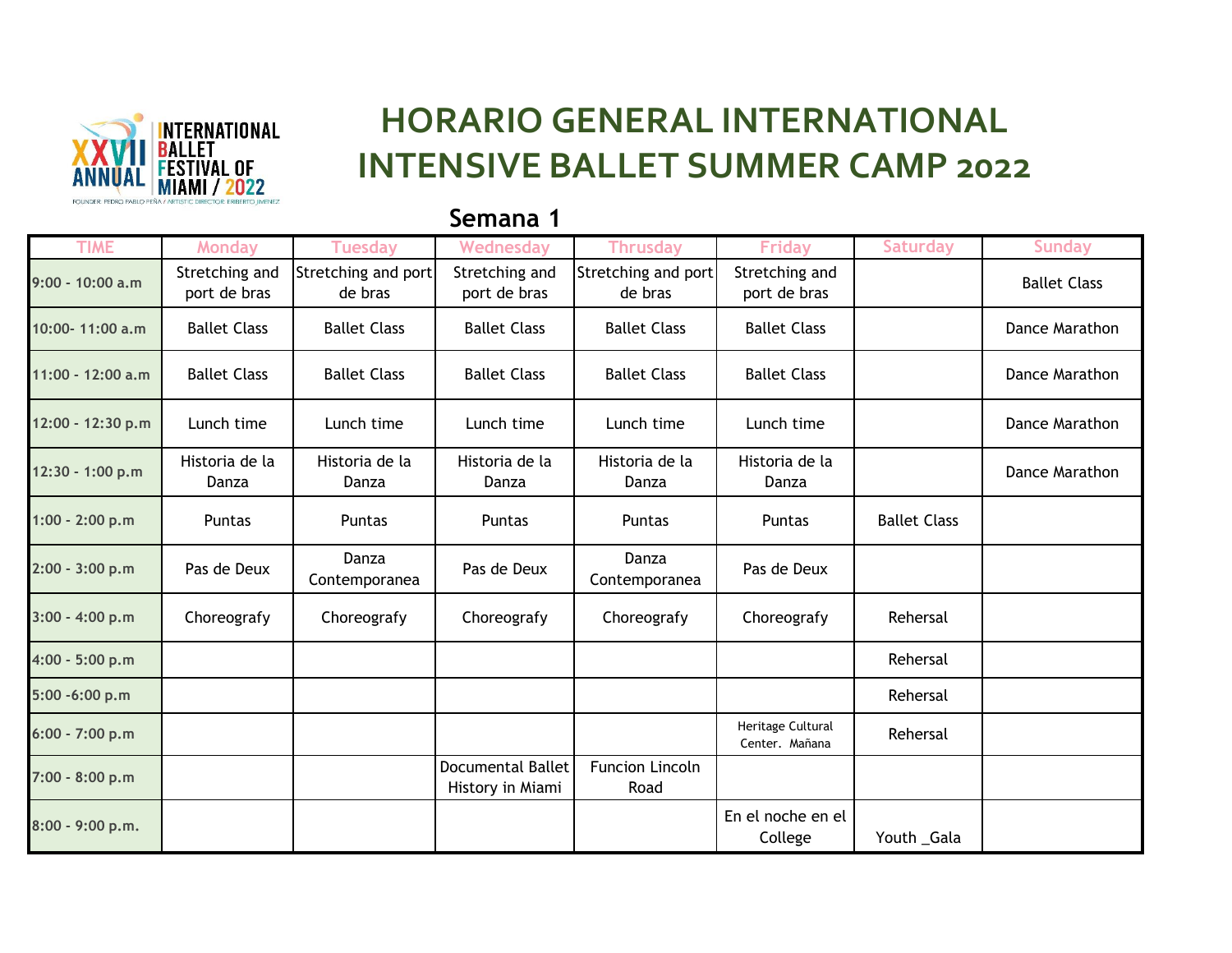| Semana 2            |                                |                                |                                |                                                   |                                |                                |                                 |  |
|---------------------|--------------------------------|--------------------------------|--------------------------------|---------------------------------------------------|--------------------------------|--------------------------------|---------------------------------|--|
| <b>TIME</b>         | <b>Monday</b>                  | <b>Tuesday</b>                 | Wednesday                      | <b>Thrusday</b>                                   | <b>Friday</b>                  | <b>Saturday</b>                | <b>Sunday</b>                   |  |
| 9:00 - 10:00 a.m.   | Stretching and<br>port de bras | Stretching and port<br>de bras | Stretching and<br>port de bras | Stretching and port<br>de bras                    | Stretching and<br>port de bras |                                |                                 |  |
| 10:00-11:00 a.m.    | <b>Ballet Class</b>            | <b>Ballet Class</b>            | <b>Ballet Class</b>            | <b>Ballet Class</b>                               | <b>Ballet Class</b>            |                                |                                 |  |
| 11:00 - 12:00 a.m.  | <b>Ballet Class</b>            | <b>Ballet Class</b>            | <b>Ballet Class</b>            | <b>Ballet Class</b>                               | <b>Ballet Class</b>            |                                |                                 |  |
| 12:00 - 12: 30 p.m. | Lunch time                     | Lunch time                     | Lunch time                     | Lunch time                                        | Lunch time                     |                                |                                 |  |
| 12:30 - 1:00 p.m    | Historia de la<br>Danza        | Historia de la<br>Danza        | Historia de la<br>Danza        | Historia de la<br>Danza                           | Historia de la<br>Danza        |                                |                                 |  |
| $1:00 - 2:00 p.m$   | Puntas                         | Puntas                         | Puntas                         | Puntas                                            | Puntas                         | <b>Ballet Class</b>            |                                 |  |
| 2:00 - 3:00 p.m     | Pas de Deux                    | Variacion                      | Pas de Deux                    | Variacion                                         | Pas de Deux                    |                                |                                 |  |
| $3:00 - 4:00 p.m$   | Contemporary                   | Jazz                           | Contemporary                   | Jazz                                              | Contemporary                   | Rehersal                       |                                 |  |
| 4:00 - 5:00 p.m     |                                |                                |                                |                                                   |                                | Rehersal                       |                                 |  |
| 5:00 -6:00 p.m      |                                |                                |                                |                                                   |                                | Rehersal                       | Contemporary<br>Performance III |  |
| 6:00 - 7:00 p.m     |                                |                                |                                |                                                   |                                | Rehersal                       |                                 |  |
| 7:00 - 8:00 p.m     |                                |                                |                                |                                                   |                                |                                |                                 |  |
| 8:00 - 9:00 p.m     |                                |                                |                                | 8:30 Contemporary<br>Performance on<br>the street | Contemporary<br>Performance I  | Contemporary<br>Performance II |                                 |  |